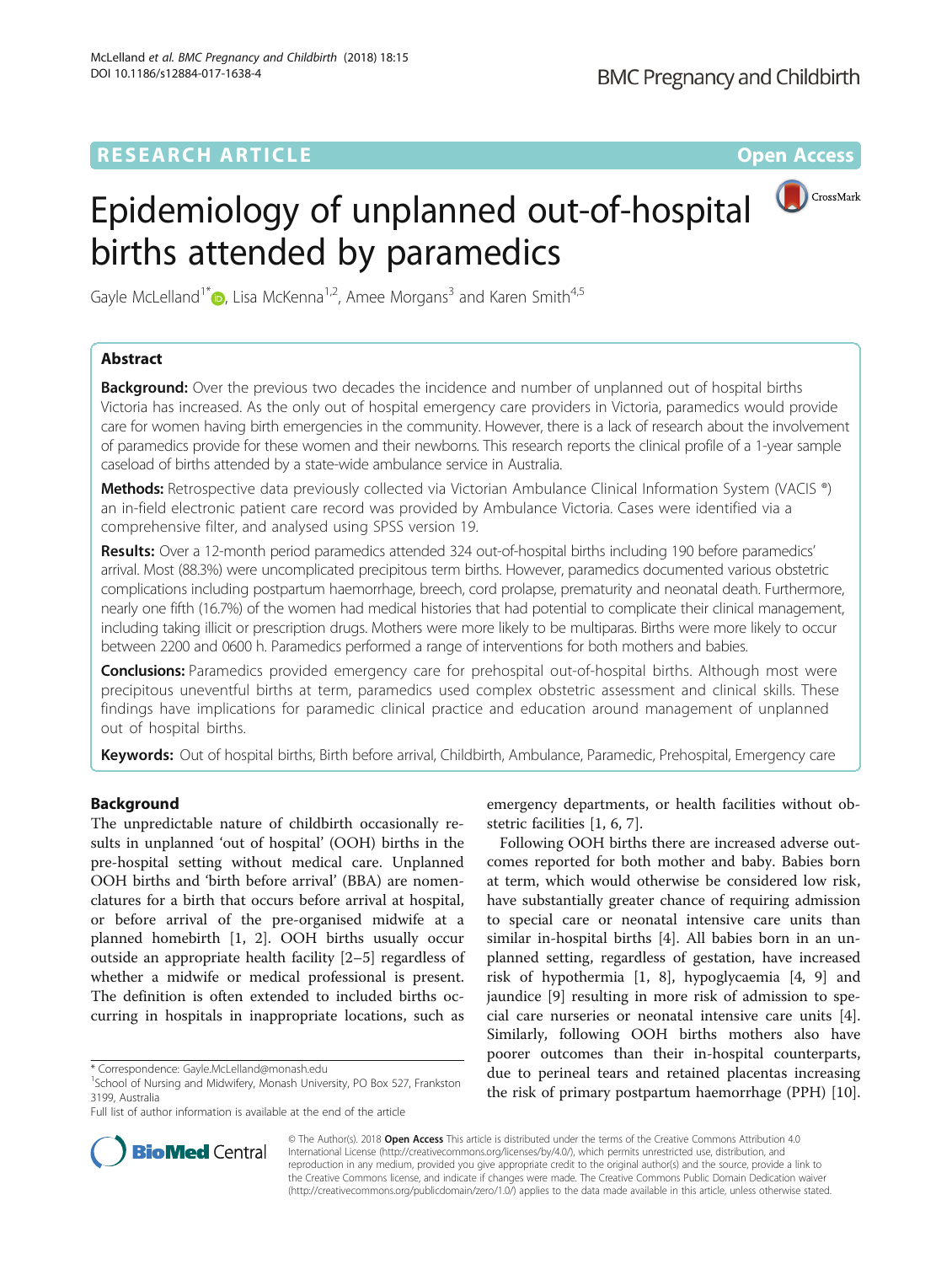As maternal and neonatal outcomes following planned home births are considerably better than after OOH births [11], it is prudent to investigate them separately.

Coinciding with the closure of maternity services across Victoria, Australia, over the previous three decades (37 since 1997 and 88 since 1983) [12], there has been a steady increase in the number and incidence of OOH births [3]. Although the specific reason for rising incidence of OOH births in Victoria has not been investigated, a direct relationship between this increase and the closure of maternity services has been noted [7, 13]. Little is known about the pre-hospital emergency care these mothers and babies receive.

Victorian paramedics provide pre-hospital emergency medical care for the state, including attending OOH births, hence potentially being the first health professionals providing care for these women and babies. Whilst no Australian studies have been performed investigating the incidence of OOH births attended by paramedics, or the clinical profile of these cases, a recent review of international literature found that paramedics were called to attend between 28 to 89% of all OOH births and were present for 28 to 65% of these births [10]. This study adds to a recent publication that reported upon Victorian paramedics' transportation of women in labour [14].

The primary aim of this study was to examine the clinical profile of a 1-year state-wide sample of births attended by paramedics including the complications they encountered and the management they performed.

## Method

#### Ethics approval

The study was approved by Monash University Human Research Ethics Committee. As this study reports upon data collected during paramedics' management individual patient consent was not possible, however approval was received from the Research Committee of Ambulance Victoria.

## Study setting

With a land mass of  $227,416$  km<sup>2</sup> [15], Victoria has a population of 5 million people. Approximately 80% of the population live in the greater Melbourne metropolitan area covering nearly 2250  $km^2$ , with the majority of the remainder in regional centres and a small proportion in rural areas. Similarly, more than two thirds of the maternity services are located in the greater metropolitan Melbourne area, with most of the remaining in larger regional areas and very few birthing facilities in smaller rural areas [16]. In the first decade of this century, the number of births in Victoria increased from 61,569 births [17] in 2000 to 72,914 births in 2010 [18].

## Data collection

Victorian paramedics document their management of emergency pre-hospital cases on an in-field electronic patient care clinical information through the Victorian Ambulance Clinical Information System (VACIS ®) [19] that records patients' demographic data clinical information and paramedics' management. Using an electronic data filter, retrospective data collected by paramedics between January 1st and December 31st, 2009, cases involving pregnancy, labour and birth were extracted from Ambulance Victoria's Clinical Data Warehouse which stored the clinical data. The parameters used to select cases for this study were those where the primary presenting problem was 'childbirth' or 'labour'; or the preexisting condition was 'pregnancy'; 'gravida'; 'para'; or the secondary survey was 'birth'; 'childbirth'; or the procedures listed indicated childbirth had occurred e.g. 'cord cut, 'placenta' or APGAR scores were recorded. As paramedics' documentation of the cases involving maternity related cases proved unsystematic, the final dataset was reviewed manually to confirm that all cases were women having babies and these were systematically recoded for data analysis. During the recoding of the data it was found that there was substantial missing data however it was decided we would analyse the data that was recorded. Although the final database had 4096 maternity rated cases, there were 324 women who were considered to have births in either unplanned locations or without the intended birth attendants (Fig. 1).

Data extraction included all demographic, operational, clinical data and free text case notes. Inclusion criteria were cases where paramedics had documented the women planned to be in hospital for the births of their babies or those women who intended to birth at home but their babies were born before the arrival of the organised midwife. Exclusion criteria were cases where paramedics attended women who were in labour but did not birth (these were analysed as a separate study), women during pregnancy prior to labour, women who birthed a fetus at less than 20 weeks gestation. As their outcomes are usually much better [11], women who planned a home birth with the midwife present were also excluded. Conversely, cases involving women who intended a planned home but the midwife was not present were included.

## Data analysis

Data were coded to identify variables of interest and descriptive statistical analysis was performed using Statistical Package for Social Sciences (SPSS) version 19. As most of the continuous variables were not normally distributed, they were analysed using both means with standard deviations and medians with interquartile ranges.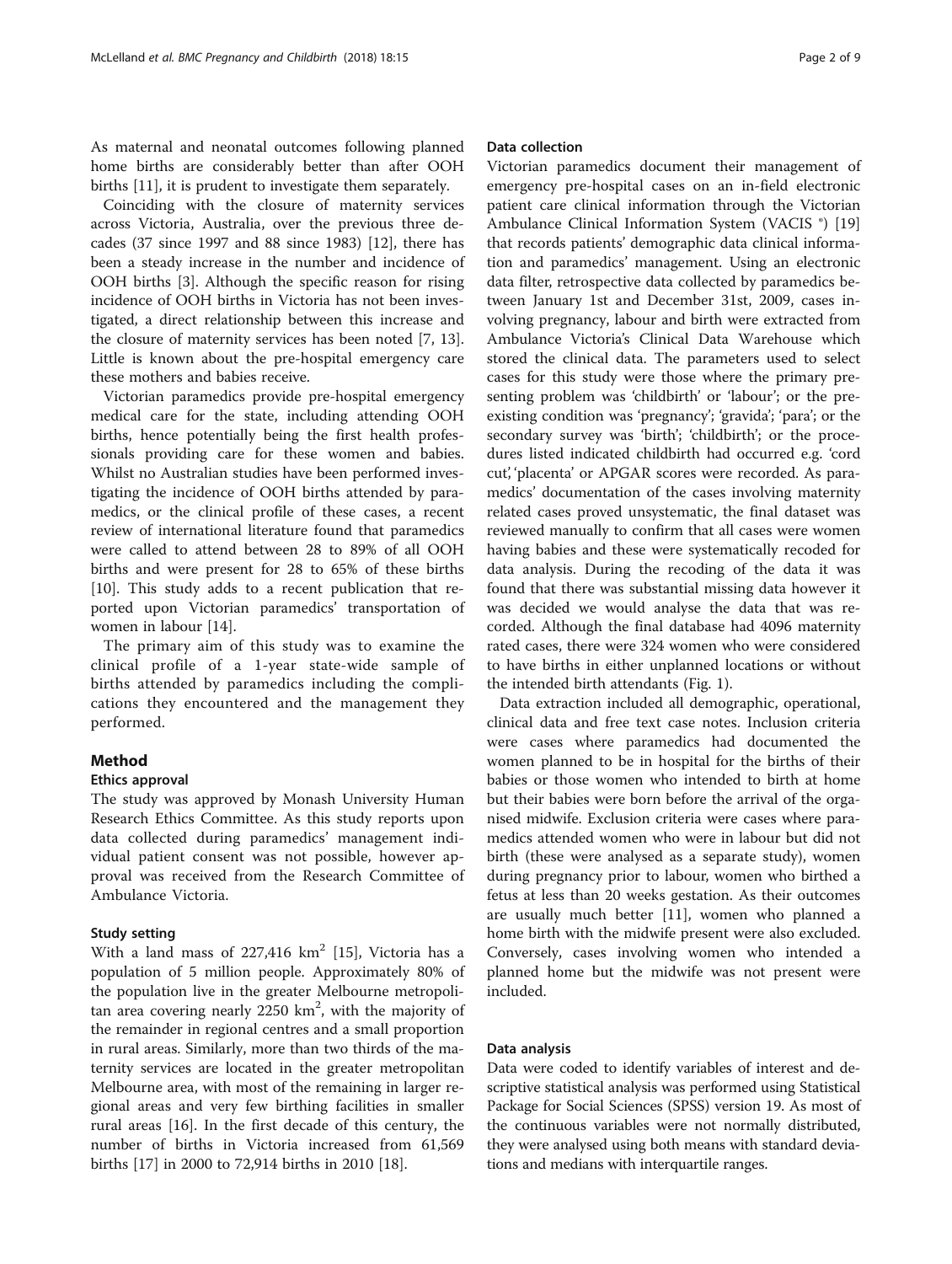

## Results

Of the 4096 maternity related cases attended by paramedics in the study period, paramedics were called to more than 2000 women under the call event type of "childbirth/imminent birth". However, only 324 cases resulted in women who had OOH births including seven babies that were born at hospital but before arrival at the birth suite. Other than APGAR scores, paramedics were not prompted by VACIS to obtain specific pregnancy information including gestation, numbers of previous pregnancies and births leading to incomplete documentation for numerous cases. Additionally, paramedics entered specific obstetric documentation into several different fields including pre-existing conditions,

secondary survey and free text resulting in unsystematic documentation requiring substantial recoding. Individual case records of the care for mother and baby were completed on 194 occasions. For the remaining 130 births attended by paramedics, documentation of the care of both mother and baby was on the same record.

## Demographic trends

Demographic data are presented in Table 1. Maternal age ranged from 16 to 44 years (mean age of 29.1 years). Although the majority of women were multigravidas (mean gravida 3.15), this was the first pregnancy in 24 cases. Paramedics noted that at least 45 (13.9%) women had sought medical assistance or advice from the hospital

|                             | N   | Min     | Max     | Mean    | Median  | $Q_1$   | $Q_3$   | <b>IQR</b>     | <b>SD</b> |
|-----------------------------|-----|---------|---------|---------|---------|---------|---------|----------------|-----------|
| Age (years)                 | 313 | 16      | 44      | 29.99   | 30.0    | 26.0    | 34.3    | 8.3            | 5.81      |
| Gestation (weeks)           | 260 | 20      | 42      | 38.4    | 39.6    | 38.0    | 40.0    | 2.0            | 3.59      |
| Gravida                     | 253 |         | 13      | 3.14    | 3.0     | 2.0     | 4.0     | 2.0            | 1.73      |
| Para                        | 254 |         | 9       | 2.72    | 2.0     | 2.0     | 4.0     | 2.0            | 1.51      |
| <b>SEIFA</b>                | 303 |         | 10      | 5.      | 5       | 3.0     | 7.0     | $\overline{4}$ | 2.79      |
| <sup>a</sup> Scene time     | 319 | 0:1:00  | 1:41:00 | 0:19:17 | 0:17:00 | 0:11:00 | 0:24:00 | 0:13:00        | 0:13:06   |
| <sup>a</sup> Transport time | 319 | 0:2:00  | 2:58:00 | 0:22:03 | 0:20:00 | 0:12:00 | 0:28:15 | 0:16:15        | 0:22:03   |
| <sup>a</sup> Patient time   | 319 | 0:11:00 | 3:06:00 | 0:42:20 | 0:39:00 | 0:30:00 | 0:51:00 | 0:21:00        | 0:42:20   |

Table 1 Maternal demographic data for BBAs

<sup>a</sup>Transport and scene times are in hour:minute:second (hour:min:sec)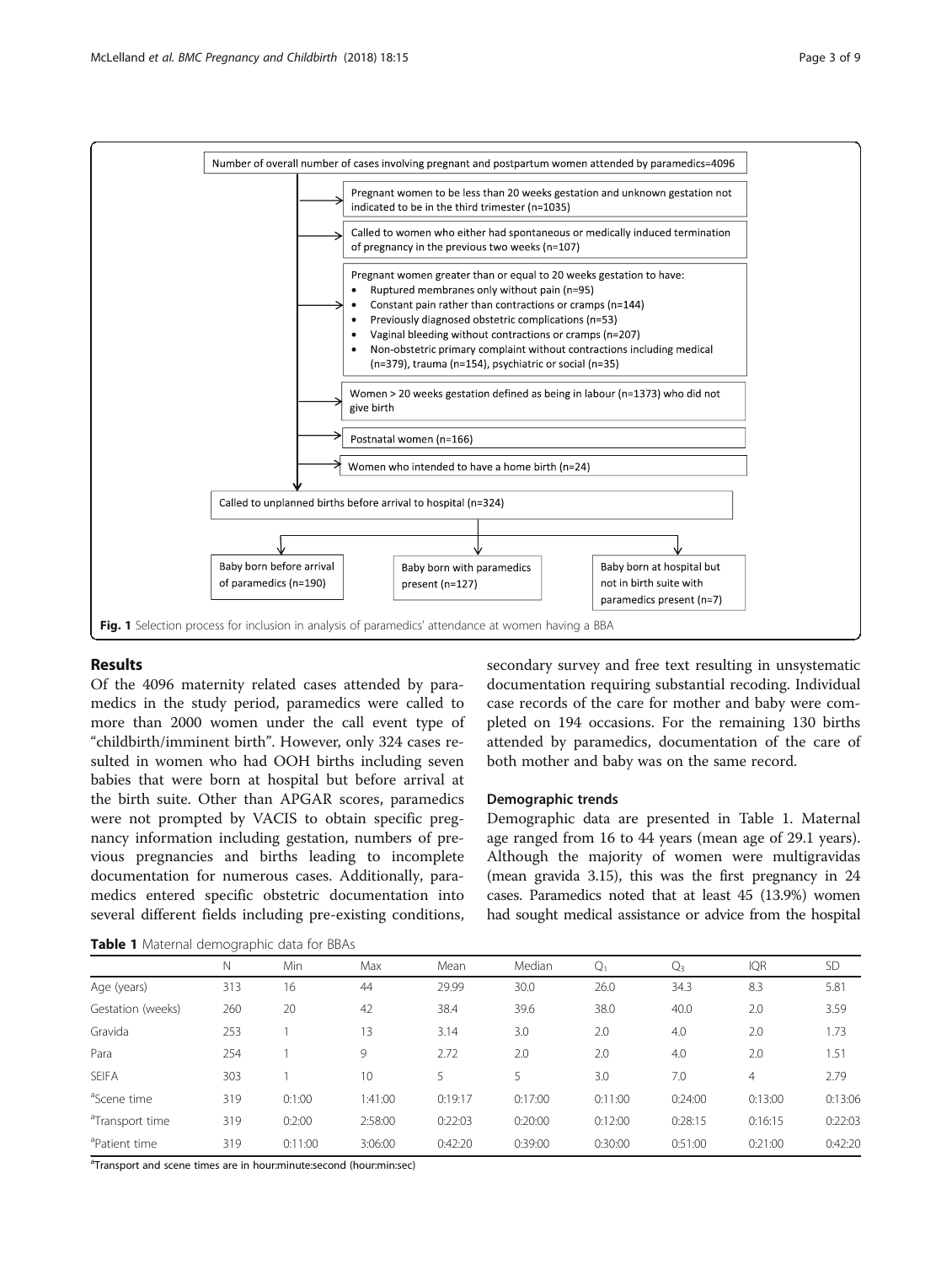they were booked into earlier in their labours. Nine women (2.8%) attended were documented by paramedics as non-English speaking but this could be underreported as paramedics generally only collect this information when it impacts patient management.

When classified according to the Australian Standard Geographical Classification - Remoteness Area (ASGC-RA) [15], nearly three quarters of the births  $(74.1\%, n = 240)$ occurred in major cities, nearly one quarter were in inner regional (23.1%,  $n = 75$ ) and 2.8% (9) were in outer regional areas. Paramedics documented residential suburb for 303 women and this was rated against the Socio-Economic Indexes for Areas (SEIFA) [20]. Marginally, there was increased chance that women experiencing an OOH birth were from lower socioeconomic areas with nearly 60% ( $n = 178$ ) of women in suburbs rated five deciles and below. Time of day trends were noted with 72.5% of births occurring outside business hours, with 50.2% occurring overnight between 2200 h and 0800 h.

The time from arrival of paramedics to the woman on scene until their departure to hospital varied from 1 min to 1 h 40 min, however the mean on-scene time was 19 min 17 s (SD 13 min 6 s) (Table 1). The majority of women ( $n = 323$ , 99.7%) were transported to hospital. Although maximum transport time was nearly 3 h, mean transport time was 22 min and 3 s. The mean total time paramedics spent with the women was 42 min and 20 s but the maximum total patient time was 3 h and 6 min.

## Clinical profile

The majority of OOH births (88.3%,  $n = 227$ ) occurred at term with an overall mean gestation of 38.3 weeks. There was a small proportion of babies  $(11\%, n=29)$ born at less than 36 weeks gestation. This includes 11 (4.3%) who were very premature, between 24 and 32 weeks gestation.

Initial and final APGAR scores were performed on 235 and 180 babies respectively. When paramedics were in attendance at the baby's birth, initial APGAR scores were assessed at 1 min after birth. However, when the baby was born before paramedics arrived, the initial APGAR score was performed upon arrival. The final APGAR score was performed before arrival at hospital. Whilst a small number of babies had initial (5.6%,  $n = 13$ ) and final APGAR scores (1.7%,  $n = 3$ ) equal to or less than four, the majority had initial (77%,  $n = 181$ ) and final APGAR scores (93.3%,  $n = 168$ ) equal to or over eight. Mean initial and final APGAR scores were 8.25 and 9.25 respectively. However, for babies who were born before the arrival of paramedics, the initial APGAR score was performed after 1 min so the 1 min APGAR score could have been lower.

Almost two thirds of babies were born prior to paramedic arrival  $(58.6\%, n = 190)$  (Fig. 1). Paramedics assisted 39.2% ( $n = 127$ ) births at the initial scene or en route to hospital. The final 2.2%  $(n=7)$  birthed at hospital but before reaching the birthing suite (including the emergency department, corridor, elevator and car park). For OOH births occurring before paramedics' arrival, other people present were recorded in 117 (61.9%) of cases. The most likely birth attendant for just over half the women was the partner/husband  $(n = 64)$ , followed by another family member  $(n = 21)$  and neighbour or friend  $(n = 4)$ . One woman was assisted by her local doctor who was not the intended birth attendant and another by a police officer. Two of the women intended home births but the babies were born before the midwives' arrival. Of concern, nearly 10 % of women  $(n = 26)$  birthed alone. There were at least seven women encountered who had received no antenatal care with no hospital booked including four (2.1%) with unknown pregnancies and one teenager (0.3%) who had not informed her parents. All four women with unknown pregnancies birthed before paramedics' arrival.

Third stage data was obtained from the free text and 'procedure performed' fields and was reported in 81.2%  $(n = 263)$  of cases. Of the cases where the third stage was documented, the placenta spontaneously birthed in the presence of paramedics in 36.9% ( $n = 97$ ) and remained in utero for 63.1% ( $n = 166$ ) of women.

## Complications encountered by paramedics at OOH births

Most of the OOH births encountered by paramedics were uneventful, however 31 (9.6%) involved obstetric complications, which are detailed in Table 2. There were nine (2.7%) neonatal deaths including three that were not viable being less than 24 weeks gestation. PPH was the most common complication encountered following OOH birth. Two breech births occurred before the arrival of paramedics (Table 3).

As well as encountering birth complications, paramedics encountered at least 54 women (16.7%) who had other pre-existing medical and/or obstetric conditions that had the potential to complicate the births. During

| Table 2 Complications encountered BBAs |  |  |
|----------------------------------------|--|--|
|----------------------------------------|--|--|

| Complication                | Number        | Incidence (%) |
|-----------------------------|---------------|---------------|
| Breech presentation         | 4             | 1.3           |
| Shoulder dystocia           | $\mathcal{P}$ | 0.6           |
| Face Presentation           |               | 0.3           |
| Cord prolapse               | $\mathcal{L}$ | 0.6           |
| Twins                       | 3             | 0.9           |
| Primary PPH BBA             | 21            | 6.5           |
| Incidence (out of 324 BBAs) | 34            | 9.3           |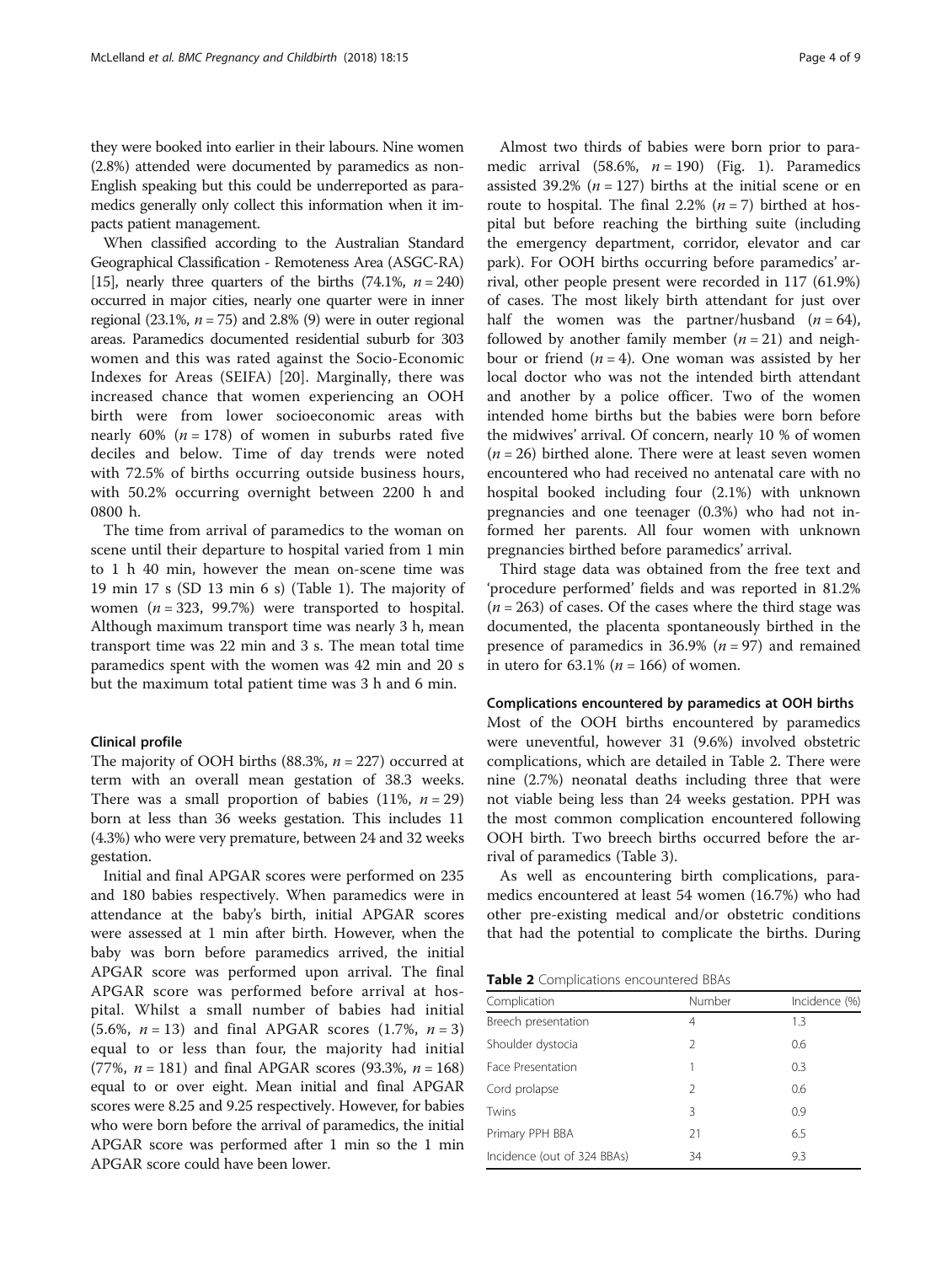Table 3 Procedures performed on mothers by paramedics

| Procedures                    | Number         | Incidence (%) |
|-------------------------------|----------------|---------------|
| Fundal massage                | 76             | 23.5          |
| Methoxyflurane administration | 98             | 30.2          |
| Insertion of IV therapy       | 20             | 6.2           |
| Oxygen                        | 16             | 4.5           |
| Cardiac monitor               | 9              | 2.7           |
| IV Morphine                   | 6              | 1.9           |
| Auto infusion                 | 3              | 0.9           |
| IV Fentanyl                   | $\mathfrak{D}$ | 0.6           |
| IV Metoclopramide             | $\mathfrak{D}$ | 0.6           |
| IV Prochlorperazine           |                | 0.3           |

their history taking paramedics elicit information regarding previous medical conditions and current medications. However, all information is voluntarily provided by the women thus paramedics can only document the information they are given. Pre-existing medical conditions included asthma ( $n = 19$ ), hypertension ( $n = 4$ ), epilepsy  $(n = 3)$ , hepatitis C  $(n = 3)$ , multiple sclerosis  $(n = 1)$ 1), diabetes mellitus Type 1 (n = 1) and Type 2 ( $n = 2$ ). Conditions that commenced after pregnancy included gestational diabetes ( $n = 7$ ) and pre-eclampsia ( $n = 5$ ). A small number of women were previously diagnosed with psychiatric conditions ( $n = 10$ ). Of all the women having unplanned OOH births, 2.7% ( $n = 9$ ) were either taking illicit or prescription drugs which may have adversely affected their babies at birth including heroin  $(n = 4)$ , methadone  $(n=2)$  or both  $(n=2)$ . Furthermore, one fifth  $(n=6)$ , 20.7%) of the women who had premature babies with gestations less than 36 weeks, were using illicit drugs with one of these not viable at 20 weeks gestation. Paramedics did not document the gestation of the babies for two women.

## Management performed by paramedics at OOH births

Paramedics documented a variety of interventions including medication administration on both mother and baby (Tables 3 and 4). Procedures performed

Table 4 Procedures performed on babies by paramedics

| Number | Incidence (%) |
|--------|---------------|
| 186    | 57.4          |
| 62     | 19.1          |
| 33     | 10.2          |
| 6      | 1.9           |
| 4      | 1.2           |
| 2      | 0.6           |
| 1      | 0.3           |
|        | 0.3           |
|        | 0.3           |
|        |               |

(Table 3) by paramedics on women included fundal massage ( $n = 76$ , 23.5%), oxygen administration ( $n =$ 16, 4.5%) and intravenous therapy ( $n = 20$ , 6.2%). Prior to birth, analgesia and antiemetic medication were administered to one third of women. Most of these received methoxyflurane ( $n = 98$ , 30.2%) with a small number also receiving an intravenous narcotic, either morphine ( $n = 6, 1.9\%$ ) or fentanyl ( $n = 2, 0.6\%$ ). Three women were also given antiemetic medication, either metoclopramide (0.6%,  $n = 2$ ) or prochlorperazine (0.3%,  $n = 1$ ).

Documented procedures performed by paramedics on babies (Table 4) included cutting the umbilical cord  $(n = 186, 57.4\%)$ , oxygen administration  $(n = 62, 19.1\%)$ , airway management including suction and manual clearance ( $n = 33, 10.2\%$ ), intermittent positive pressure ventilation  $(n = 6, 1.9\%)$ . Paramedics documented that they performed full neonatal resuscitation on four babies (1.2%), including insertion of endotracheal tube for one baby (0.3%) by intensive care paramedics. In addition, they documented administering intraosseous fluids  $(n = 1,$ 0.3%) and medication during resuscitation including adrenaline ( $n = 2, 0.6\%$ ).

## **Discussion**

Overall, this study clearly demonstrates that paramedics are called to attend and provide care for OOH births. Almost 60% of births occurred prior to ambulance arrival including women birthing alone. Mothers were more likely to be multigravidas but paramedics did provide care for a small proportion of women having their first babies. There was a tendency for the women, who called paramedics for childbirth, to be from lower socioeconomic areas. The majority of the babies were born healthy at term and would be considered low risk in a planned birth setting. However, for a small proportion of the births, paramedics were required to manage premature babies or birth complications. Furthermore, paramedics encountered one in five women who had medical histories which could complicate their clinical management. One in 20 women admitted to taking either illicit or prescription drugs, with the potential to adversely affect their babies at birth. OOH births were more likely to occur outside business hours especially overnight.

For the year of the study paramedics responded to 462,830 emergency incidents [21], subsequently managing OOH births forms a small but significant portion of their workload. Additionally for the same year, the total number of births in Victoria was 71,586 with 300 unplanned out of hospital births officially documented [22] p.55. Although matching the cases from this dataset to published government perinatal statistics [22] was not possible in this study, it is likely paramedics attended the majority, if not all, unplanned out of hospital births recorded for that year.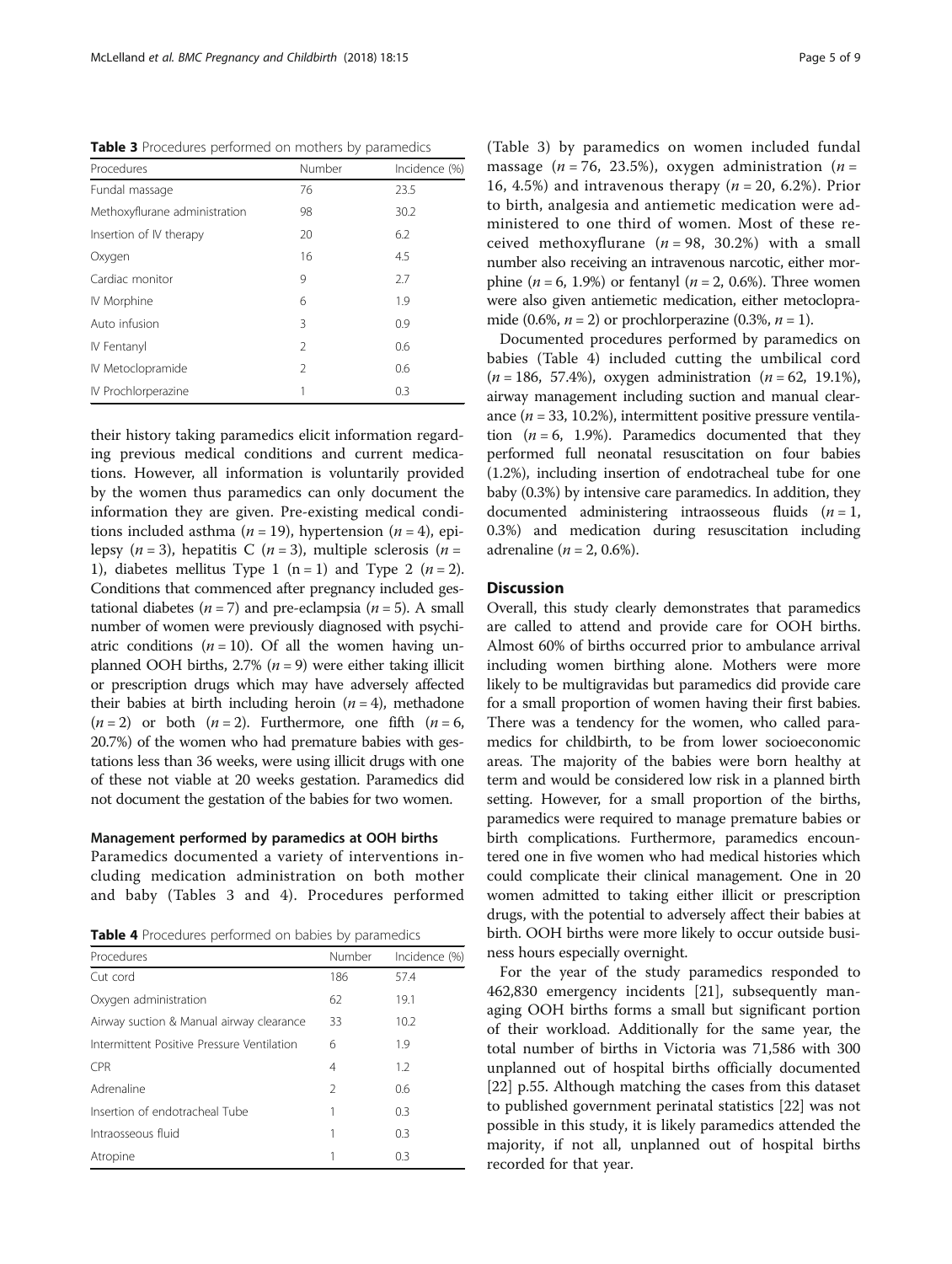Findings from this study largely support previous investigations into unplanned out of hospital births. Whilst the majority of OOH births are term babies, there is a greater possibility that these babies will be preterm compared to all in-hospital births [2, 4, 23]. Furthermore, this study reinforced previous research findings from outside Australia with the majority of the births occurring outside business hours [2, 4] and in the family home [4, 11, 23], regardless of the presence of paramedics or not. As with previous studies [11, 23], this research also highlighted a small percentage of women who had OOH births had little or no antenatal care, some with unknown pregnancies. Ten percent of women gave birth alone, usually at home. Likewise it further supports that OOH births have a greater incidence of perinatal deaths compared to in-hospital and planned home births [6]. These issues are of concern warranting further research.

Conversely, this study does differ from previous studies in some aspects. There was little evidence to support that OOH births are more likely to occur in rural locations due to travelling long distances or closure of smaller obstetric units [7]. Unlike earlier studies [9], this study did not find an increased risk of PPH associated with OOH births. Hence, this study can neither support nor refute previous assertions [24] that attendance of paramedics at OOH births has no effect on outcomes. Further investigation involving multivariate analysis is warranted. Neither can this study support nor refute previous findings [2] suggesting immigrants and non-English speaking are at greater risk of OOH births. Further research is required to explore these issues.

With limited resources to monitor progress during third stage, arrival following birth places paramedics in an extremely vulnerable position. As haemorrhage is a leading cause of maternal death during the immediate postpartum period [25], correct assessment and management of third stage of labour is critical. Paramedics reported 21 women had bleeding greater than 500mls defined as primary postpartum haemorrhage [26]. Whilst the incidence was on par with in-hospital births [27], it is reasonable to assume paramedics should have the knowledge and clinical judgement required to manage this potentially life-threatening situation. Whilst 21 women were documented to have PPH, 'fundal massage' was documented for 76 women, perhaps indicating either a lack of knowledge of the clinical indications for fundal massage or misunderstanding of the term 'fundal massage' [25].

Whether arriving before or after the birth of the baby, paramedics undoubtedly are required to utilise an extensive repertoire of assessment and clinical skills to prevent complications. For paramedics arriving before the birth, critical decision-making points in this process are

sequential and involve both obstetric knowledge and paramedic competency; firstly, to establish whether there is time to transport to hospital or if the woman will birth imminently; then to assess at regular intervals, signs of impending birth which will impact on the continuation or temporary cessation of transportation [14].

Whilst acknowledging the majority of newborns were born at term with minimal complications, this study also demonstrates that paramedics are required to assess all newborn babies and perform a variety of interventions. Thirteen babies (4%) were recorded with APGAR scores less than three, with four babies (1.2%) receiving full neonatal resuscitation which is well above the national reported in-hospital rate [28]. Nearly one third of women were given analgesia including Methoxyflurane, Morphine and Fentanyl whilst in paramedics' care, which are not recommended immediately prior to the birth of a baby due to increased risk of neonatal respiratory depression [29, 30]. In the immediate period after birth paramedics suctioned the airways of and administered oxygen to more babies than required resuscitation, again highlighting the need for paramedics to keep abreast of current evidence underpinning neonatal resuscitation [31, 32]. With nine neonatal deaths, paramedics should also be cognisant of accepted approaches to provide emotional support to parents for perinatal deaths [33].

This study demonstrates the importance of educating paramedics about the changes immediately after birth for both mother and baby to effectively care for them during this period. The importance of being be able to recognise the signs of imminent birth and make decisions accordingly highlights the need for paramedics to be aware of current practices for women in second stage. Simultaneously they must ensure both the baby is adapting to the extra-uterine environment and that third stage is progressing with no complications, requiring considerable knowledge. Their clinical skills must enable them to monitor the progress of both newborn and mother, responding early to any complications that may arise.

Conversely, most of the women encountered had uncomplicated term pregnancies so paramedics should be taught the importance of normalising these births. Having the theoretical knowledge that underpins practice cannot be underestimated. Learning the expected maternal physiological changes and the normal transition of the newborn after birth should be embedded in paramedics' curriculum. In turn, paramedics should be familiar with normal practices following birth such as the importance of early skin-to-skin [32, 34], delayed cord clamping [32, 35] and promoting early breast feeding [36]. Giving birth can be a dynamic period and the presence of paramedics supporting women with either complicated or uncomplicated births confirms the need for them to develop proficient clinical skills.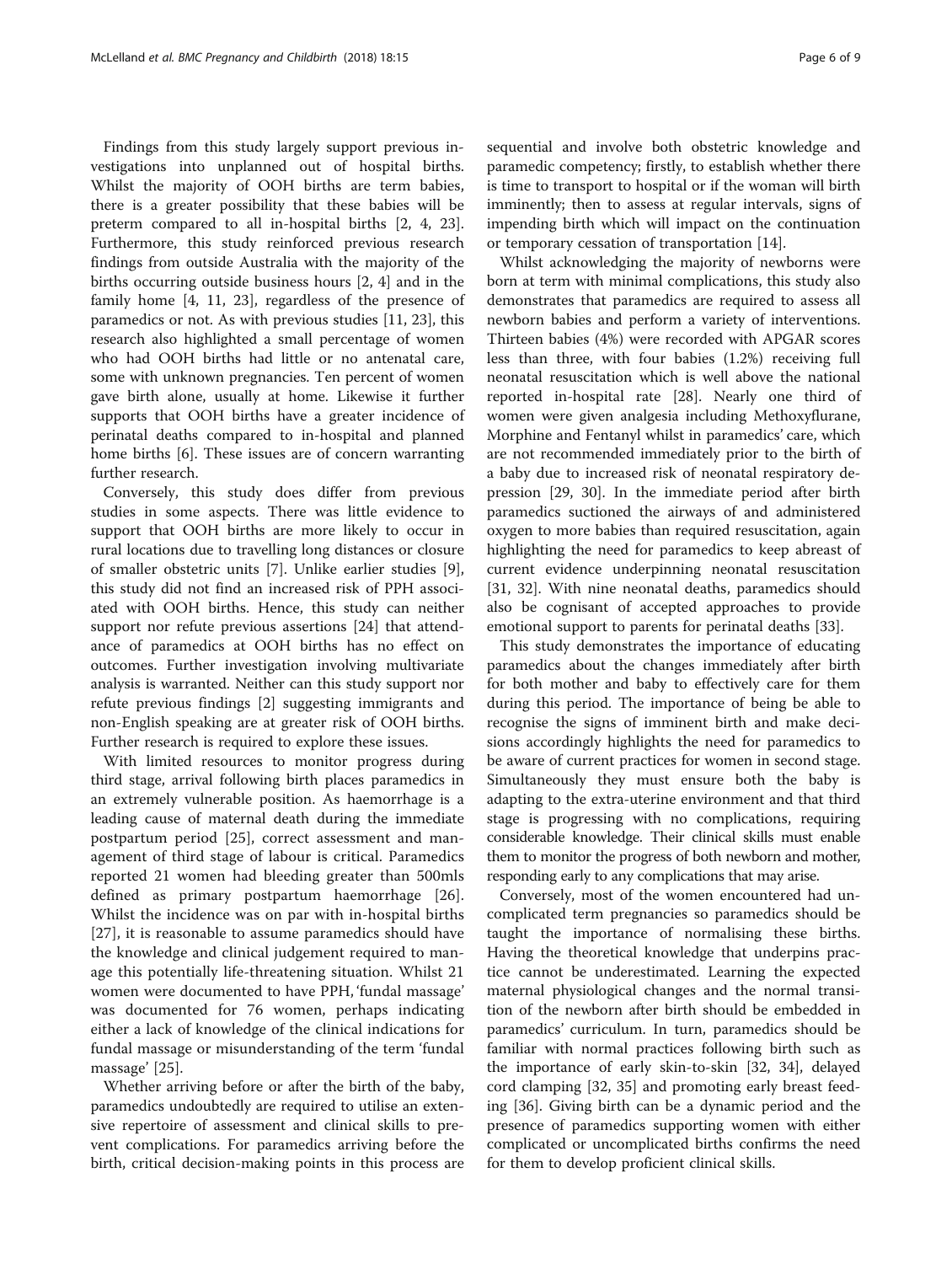As highly skilled emergency care practitioners, paramedics are required to manage people in a range of health conditions including birth. Although a normal process, birth is an important event for women and their families. This could be particularly true when the birth of a baby occurs in unexpected locations, placing paramedics in a potentially vulnerable position. Whilst there are no current publications investigating litigation against any Australian ambulance services, the London Ambulance service has reported the cost of mismanaged obstetric cases is reportedly disproportional to the small number of actual cases managed [37]. The general public expects paramedics to be up-to-date with managing OOH births [38]. This range of events managed by paramedics during birth highlights the need for comprehensive education and certification programmes. Australian paramedics are not currently registered health professionals, so no external body regulates their education and ongoing competence unlike their United Kingdom counterparts [39].

This study demonstrates that paramedics attend, support and provide treatment for women having OOH births in the community. However, this remains an under-researched area requiring further investigation. Whilst birth is a small, albeit important, part of the childbearing experience, little is known about the types of cases paramedics attend during pregnancy and the postpartum period. Until there is a clearer picture of the maternity emergency care performed by paramedics, it is difficult to judge their total educational requirements in this area and the support they require when making clinical and transport decisions.

## Limitations

While this study highlights the important role that paramedics play during OOH births, several limitations are acknowledged. The study focuses on care provided by a single state-wide ambulance service, hence whilst similarities to other states, territories and countries may occur, generalisations to other jurisdictions cannot be drawn. This was a retrospective study and data entry was completed by paramedics in the field for the purposes of clinical management, often in stressful situations, and resulting in variation in the amounts and type of documentation recorded. As the electronic information system used by paramedics must be able to capture a large amount of information about wide variety of health conditions, there were limited specific obstetric variables available to prompt paramedics to document all relevant data. While free text allowed paramedics to document information that could not be entered into existing fields, the content was dependent upon the knowledge of the treating paramedic. For this reason, the data in this study was inconsistent and incomplete. The creation of core minimum data sets for labouring and birthing women is recommended.

The data in this study was extracted from a populationbased clinical database designed for purposes other than research. To ensure this data would reflect a clinical picture as close to reality as possible, the data were meticulously recoded but has resulted in reporting data that could be considered dated. Whilst, recoding of the data proved extremely time consuming, it also makes this study relevant and unique. Consistent monitoring of ambulance clinical records to identify women with maternity-related conditions would ensure up-to-date data could easily be retrieved for audits and research.

At least one in seven women attended sought advice from the hospital during labour prior to birth. Previous studies [1, 8] have suggested that encouraging labouring women to stay home longer before going to the birthing suite could contribute to the possibility of unplanned out of hospital births. On the other hand, there is strong evidence to suggest that women who go to hospital too soon have greater risk of the cascade of interventions and caesarean sections [40–42]. Whilst this study is limited in drawing any conclusions, it highlights the need for further research regarding the appropriate time for women to go to hospital and recommended strategies for managing precipitous labour.

Victorian paramedics do not collect specific demographic information relating to country of birth or socioeconomic status. Although previous studies report that women experiencing OOH births are more likely from lower socioeconomic areas [2], substance abusers [2] or from non-English speaking backgrounds [2], this study provided only limited insight into these assertions. In addition, Victorian paramedics do not have neonatal thermometers available making assessing the baby's body temperature difficult, so this study could neither support nor refute increased risk of hypothermia for OOH births found in other previous studies [1, 8].

## Conclusion

Paramedics provide emergency health care for prehospital birthing women. Although the majority of births were uneventful precipitous births at term requiring minimal intervention, OOH births present high-risk clinical challenges. For a small proportion of births the risk is compounded due to emergencies including prematurity, maternal factors and obstetric complications. Regardless of degree of complications encountered, paramedics perform complex obstetric assessments, judgements and clinical skills regarding progress and transportation of these women. The findings of this study are valuable in that they provide important information that has not previously been available. Implications of these findings impact upon paramedic clinical practice and education for management of out-of-hospital emergency births.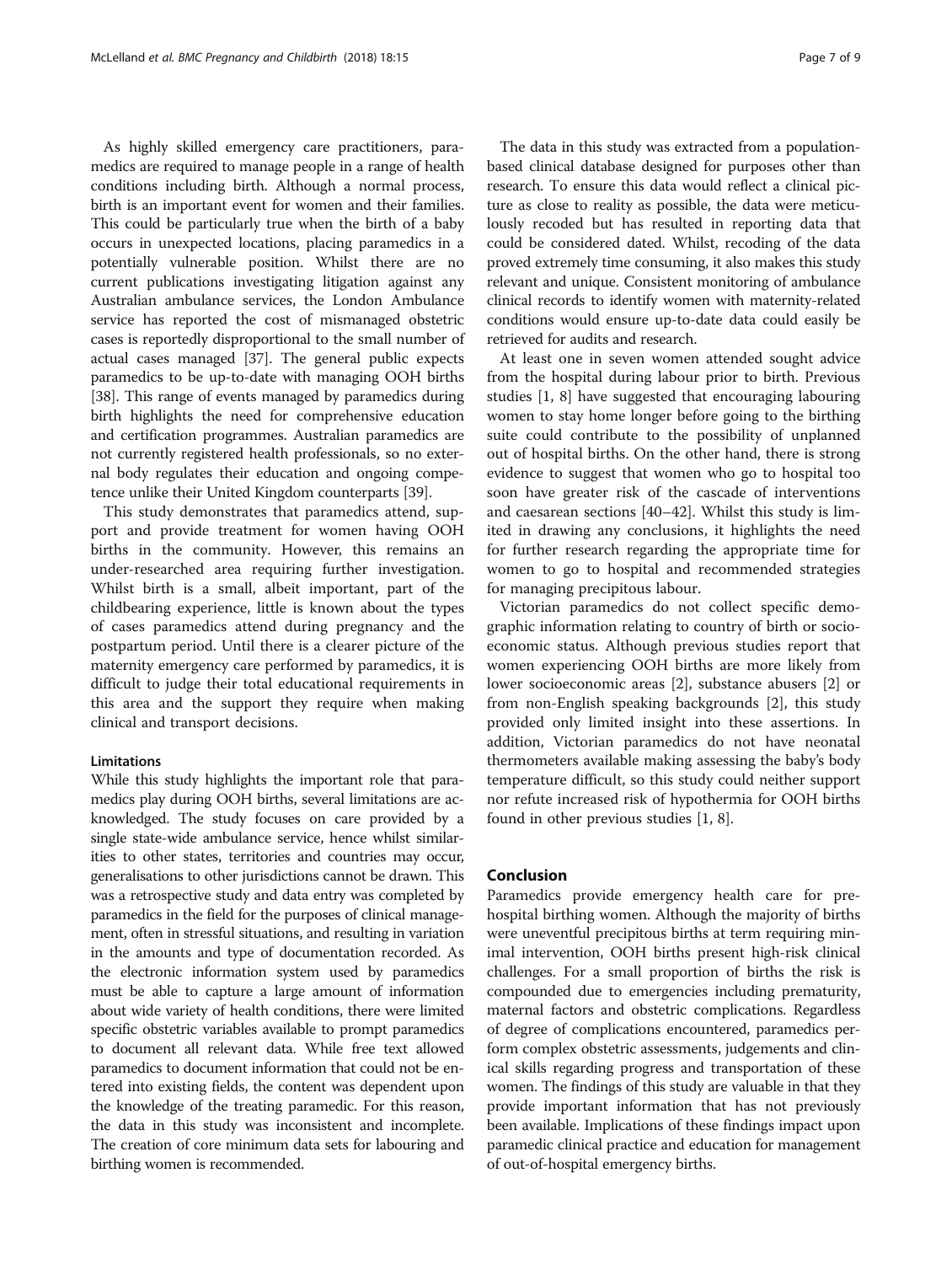## Abbreviations

BBA: An unexpected birth that occurs in either an unplanned location or without the pre-organised birth attendant such as home birth midwife; OOH births: Out of hospital births which is another term for BBA; PPH: Primary Postpartum Haemorrhage

### Acknowledgements

The authors wish to thank Ambulance Victoria for allowing access to the data.

#### Funding

N/A

#### Availability of data and materials

The data that support the findings of this study are available from Ambulance Victoria but restrictions apply to the availability of these data, which were used under license for the current study, and so are not publicly available. Data are however available from the authors upon reasonable request and the permission of Ambulance Victoria.

### Authors' contributions

GM conceived the study conception, design arranged data extraction with Ambulance Victoria. GM conducted data cleaning; GM, AM and LM informed data coding. AM assisted GM with analysis. GM drafted the manuscript, AM and LM and KS made critical revisions to the paper for important intellectual content. All authors take responsibility of the manuscript and have approved the final submission.

#### Ethics approval and consent to participate

The study was approved by Monash University Human Research Ethics Committee - Project Number: CF 10/0558–2,010,000,268. As this study reports upon data collected during paramedics' management individual patient consent was not possible, however approval was received from the Research Committee of Ambulance Victoria.

#### Consent for publication

N/A

## Competing interests

The authors declare that they have no competing interests.

## Publisher's Note

Springer Nature remains neutral with regard to jurisdictional claims in published maps and institutional affiliations.

### Author details

<sup>1</sup>School of Nursing and Midwifery, Monash University, PO Box 527, Frankston 3199, Australia. <sup>2</sup>School of Nursing and Midwifery, La Trobe University, Bundoora, VIC 3083, Australia. <sup>3</sup>Department of Primary Health Care, Monash University, Clayton, VIC 3168, Australia. <sup>4</sup>Ambulance Victoria, Blackburn North, VIC 3130, Australia. <sup>5</sup>Department of Epidemiology and Preventative Medicine, Monash University, Clayton, VIC 3168, Australia.

## Received: 1 August 2015 Accepted: 18 December 2017 Published online: 08 January 2018

#### References

- 1. Ford J, Pett G. BBA' birth. Analysis of one year's 'born before arrival' births (n=29) and trends in BBA birth 2000-07 in a large English maternity unit. MIDIRS Midwifery Digest. 2008;18(2):217–23.
- 2. Unterscheider J, Ma'Ayeh M, Geary MP. Born before arrival births: impact of a changing obstetric population. J Obstet Gynaecol. 2011;31(8):721–3.
- 3. McLelland G, McKenna L, Archer F. No fixed place of birth: unplanned BBAs in Victoria, Australia. Midwifery. 2013;29(2):e19–25.
- 4. Rodie VA, Thomson AJ, Norman JE. Accidental out-of-hospital deliveries: an obstetric and neonatal case control study. Acta Obstet Gynecol Scand. 2002; 81(1):50–4.
- 5. Scott T, Esen UI. Unplanned out of hospital births who delivers the babies? Ir Med J. 2005;98(3):70–2.
- 6. Hey EN. Collaborative survey of perinatal loss in planned and unplanned home births. Br Med J. 1996;313(7068):1306–9.
- 7. Viisainen K, Gissler M, Hartikainen AL, Hemminki E. Accidental out-ofhospital births in Finland: incidence and geographical distribution 1963- 1995. Acta Obstet Gynecol Scand. 1999;78(5):372–8.
- 8. Loughney A, Collis R, Dastgir S. Birth before arrival at delivery suite: associations and consequences. British Journal of Midwifery. 2006;14(4):204–8.
- 9. Di Benedetto MR, Piazze JJ, Unfer V, Ouatu D, Pollastrini L, Vozzi G, Marzano PF, Anceschi MM. An obstetric and neonatal study on unplanned deliveries before arrival at hospital. Clin Exp Obstet Gynecol. 1996;23(2):108–11.
- 10. McLelland GE, Morgans AE, McKenna LG. Involvement of emergency medical services at unplanned births before arrival to hospital: a structured review. Emerg Med J. 2014;31:345–50.
- 11. Declerca E, MacDorman MF, Menacker F, Stotland N, Characteristics of planned and unplanned home births in 19 states. Obstet Gynecol. 2010; 116(1):93–9.
- 12. Hagan K, Medew J. Many country obstetric units 'risk closure'. In: The age. Melbourne; 2010.
- 13. Kildea S, McGhie AC, Gao Y, Rumbold A, Rolfe M. Babies born before arrival to hospital and maternity unit closures in Queensland and Australia. Women and Birth. 2015;28(3):236–45.
- 14. McLelland G, Morgans A, McKenna L. Victorian paramedics' encounters and management of women in labour: an epidemiological study. BMC Pregnancy Childbirth. 2015;15(1):13.
- 15. Australian Standard Geographical Classification (ASGC). 2006. http://www. abs.gov.au/Ausstats/abs@.nsf/0/
- 0D204FD3DCD90564CA256F19001303A2?opendocument. 16. Victorian Government. In: Department of Health, editor. Capability framework for Victorian maternity and newborn services. Melbourne: Victorian Government; 2010.
- 17. Riley M, Halliday J. Births in Victoria 1999-2000. In: Melbourne Perinantal data collection unit, Victorian Government department of human services; 2001.
- 18. Consultative Council on Obstetric and Paediatric Mortality and Morbidity. Victoria's mothers and babies, Victoria's maternal, Perinatal, child and adolescent mortality 2010–2011. Melbourne: Perinatal Data Collection Unit; 2014.
- 19. Cox S, Martin R, Somaia P, Smith K. The development of a data-matching algorithm to define the 'case patient'. Aust Health Rev. 2013;37(1):54–9.
- 20. Census of Population and Housing: Socio-Economic Indexes for Areas (SEIFA), Australia, 2011. 2016. http://www.abs.gov.au/ausstats/abs@.nsf/mf/ 2033.0.55.001.
- 21. Ambulance Victoria. Annual Report 2009–2010. Melbourne: Ambulance Victoria; 2011.
- 22. Consultative Council on Obstetric and Paediatric Mortality and Morbidity. Annual report 2009. Melbourne: Perinatal Data Collection Unit; 2012.
- 23. Jones D. Babies born before arrival (BBA) in Newham, London during 2007- 2008: a retrospective audit and commentary. MIDIRS Midwifery Digest. 2009; 19(2):219–24.
- 24. Moscovitz HC, Magriples U, Keissling M, Schriver JA. Care and outcome of out-of-hospital deliveries. Acad Emerg Med. 2000;7(7):757–61.
- 25. Royal College of Obstetricians & Gynaecologists. Prevention and Management of Post Partum Haemorrhage. 2016. http://www.rcog.org.uk/ womens-health/clinical-guidance/prevention-and-management-postpartumhaemorrhage-green-top-52.
- 26. World Health Organisation. WHO recommendations for the prevention and treatment of postpartum haemorrhage. Geneva: WHO Press; 2012. p. 3. http://apps.who.int/iris/bitstream/10665/75411/1/9789241548502\_eng.pdf.
- 27. Henry A, Birch M-R, Sullivan EA, Katz S, Wang YA. Primary postpartum haemorrhage in an Australian tertiary hospital: a case-control study. Aust N Z J Obstet Gynaecol. 2005;45(3):233–6.
- 28. Li Z, Zeki R, Hilder L, Sullivan EA. Australia's mothers and babies 2010. Perinatal statistics series no. 27. Cat. No. PER 57. Canberra: AIHW National Perinatal Epidemiology and Statistics Unit; 2012.
- 29. Figo Safe Motherhood Newborn Health Committee. Management of the second stage of labor. Int J Gynaecol Obstet. 2012;119(2):111–6.
- 30. Kopas ML. A review of evidence-based practices for Management of the Second Stage of labor. Journal of Midwifery & Women's Health. 2014;59(3): 264–76.
- 31. Australian Resuscitation Council. Guideline 13.4 Airway management and Mask Ventilation of the Newborn Infant. 2016. https://resus.org.au/ guidelines/.
- 32. Graves BW, Haley MM. Newborn transition. J Midwif Womens Health. 2013; 58(6):662–70.